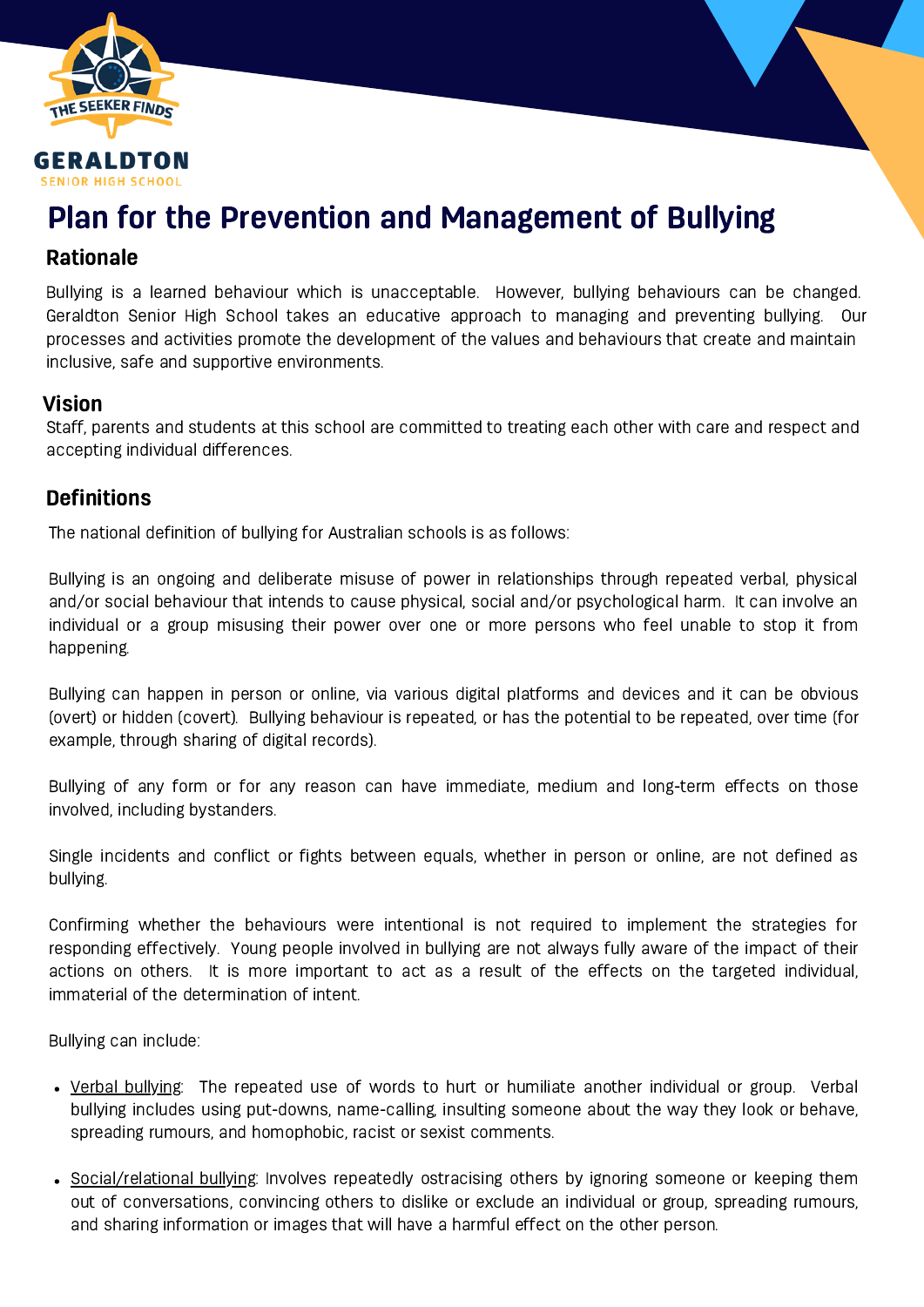- Physical bullying: Includes violent actions towards another person that involves hitting, pinching, biting, pushing, pulling, shoving, damaging or stealing someone's belongings, and unwanted touching.
- Cyberbullying: Involves the use of technology to bully a person or group with the intent to hurt them socially, psychologically or even physically. Cyberbullying includes abusive texts and emails, hurtful messages, images or videos, imitating, excluding or humiliating others online, nasty online gossip and chat.
- Bystanders: Bystanders are those who are aware of, or witnesses to, the bullying situation. A supportive bystander will use words and/or actions to support someone who is being bullied by intervening, getting teacher support or comforting them. All members of a school community need to know how to support those who are being bullied and how to discourage bullying behaviours.

#### Note

The Department of Education promotes the use of affirmative language that supports the values of the Western Australian Curriculum (i.e. Health and Physical Education curriculum). The terms 'bullies' and 'victims' are not recommended as appropriate terminology to use when identifying, reporting, recording and responding to bullying incidents. It is important that bullying is seen as a behaviour. It is more appropriate to identify and label the unacceptable behaviour such as 'students who are bullied', 'students who bully others' and 'students who engage in bullying behaviour'. This will ensure that the unacceptable behaviours are addressed in a manner that supports the individuals involved to learn and demonstrate more acceptable social behaviours without the impact of enduring labels.

# Rights and Responsibilities of School Community Members

| <b>Members</b>                                                | <b>Rights</b>                                                                                                                                                                                                                                              | <b>Responsibilities</b>                                                                                                                                                                                                                                                                                                                                                           |
|---------------------------------------------------------------|------------------------------------------------------------------------------------------------------------------------------------------------------------------------------------------------------------------------------------------------------------|-----------------------------------------------------------------------------------------------------------------------------------------------------------------------------------------------------------------------------------------------------------------------------------------------------------------------------------------------------------------------------------|
| All students, teachers,<br>parents, wider school<br>community | $\cdot$ are safe and supported in the $\cdot$<br>school environment<br>• are included<br>are treated with respect                                                                                                                                          | positive role modelling and demonstrate<br>respect for all people<br>participate and contribute to school positive<br>behaviour programs<br>build positive relationships<br>demonstrate respect and tolerance towards<br>others                                                                                                                                                   |
| School Leadership                                             | is supported by the school<br>community in developing the<br>school's plan to prevent and<br>effectively manage bullying<br>is supported by the school<br>$\bullet$<br>community in implementing<br>the strategies and programs<br>under the school's plan | • fosters a safe and supportive climate<br>across the school<br>provides leadership in resourcing the<br>school's plan<br>• ensures plans are clear and publicly<br>available to the school community<br>ensures the school community is informed<br>$\bullet$<br>of the plan<br>implements the plan<br>supports staff to implement the strategies<br>and programs under the plan |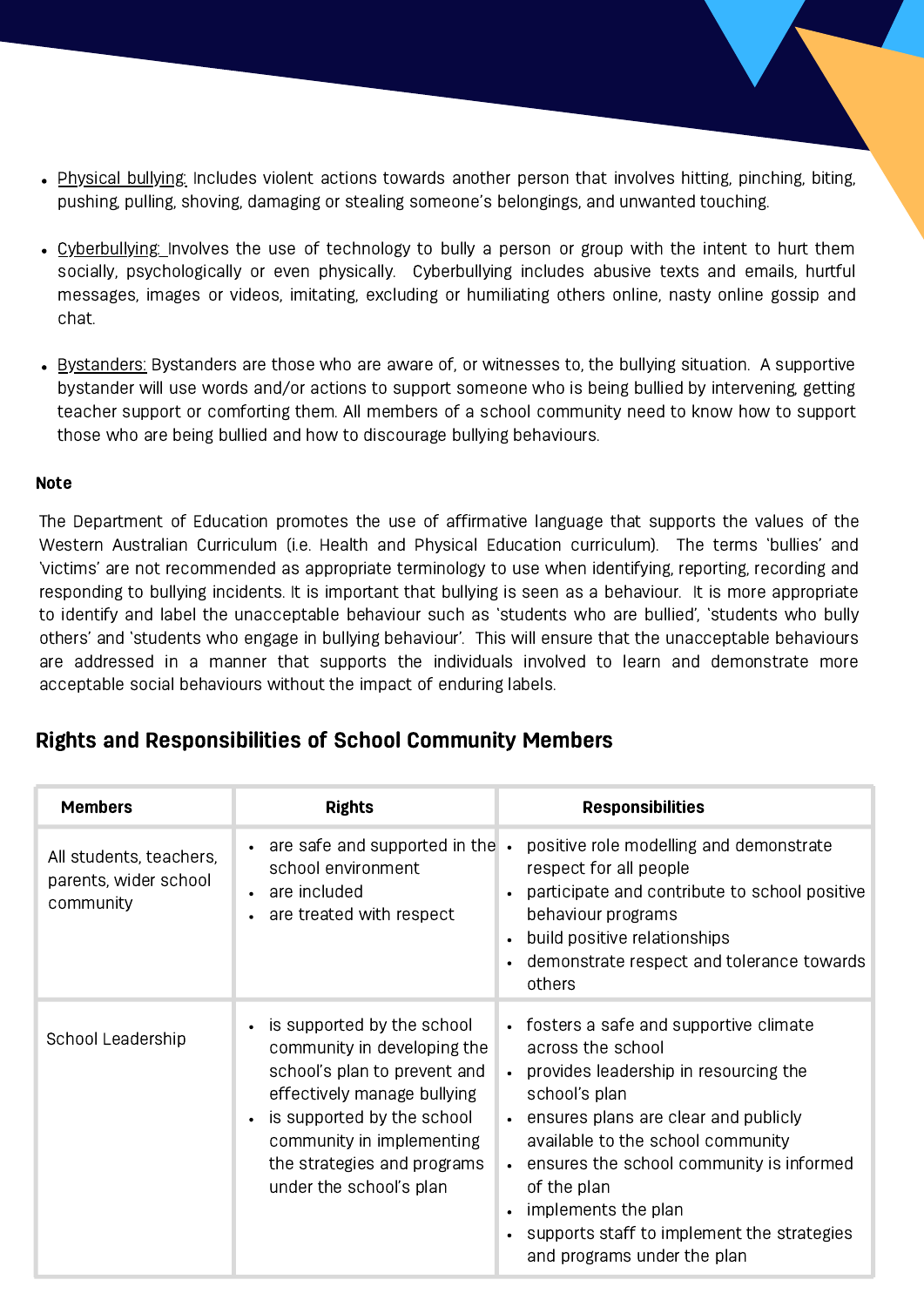| Staff                                                | • feel safe and supported in<br>the workplace<br>are informed by school<br>leadership of the school's<br>plan on bullying<br>have access to professional<br>learning in preventing and<br>effectively managing bullying<br>have access to curriculum<br>resources suitable for<br>supporting students in<br>building positive relationships,<br>resiliency, safety and bullying<br>prevention (including social/<br>emotional learning) | promote and model positive relationships<br>$\bullet$<br>participate in developing the school plan<br>$\bullet$<br>identify and respond to bullying incidents<br>$\bullet$<br>deliver the strategies and programs to<br>$\bullet$<br>students in responding to bullying<br>effectively<br>promote effective bystander behaviour<br>promote social problem-solving<br>$\bullet$<br>use appropriate terminology when referring<br>to bullying and the students involved |
|------------------------------------------------------|-----------------------------------------------------------------------------------------------------------------------------------------------------------------------------------------------------------------------------------------------------------------------------------------------------------------------------------------------------------------------------------------------------------------------------------------|-----------------------------------------------------------------------------------------------------------------------------------------------------------------------------------------------------------------------------------------------------------------------------------------------------------------------------------------------------------------------------------------------------------------------------------------------------------------------|
| Students                                             | have access to curriculum<br>that supports the building of<br>resiliency and social skills<br>are informed by staff of the<br>school's plan on bullying<br>are provided with supports by<br>staff to stop bullying                                                                                                                                                                                                                      | • understand and value the concepts of<br>inclusion and tolerance<br>identify and respond effectively to bullying<br>are aware of themselves as bystanders<br>$\bullet$<br>seek help for themselves and others as<br>needed                                                                                                                                                                                                                                           |
| Parents                                              | are treated with respect<br>$\bullet$<br>are confident their children<br>are provided with a safe and<br>supportive school<br>environment<br>re provided with access to<br>information on the prevention<br>and management of bullying<br>by the principal<br>are informed by the principal<br>$\bullet$<br>of the school's plan and<br>opportunities to participate                                                                    | understand and value the concepts of<br>$\bullet$<br>inclusion and tolerance<br>identify and respond effectively to bullying<br>$\bullet$<br>are aware of themselves as bystanders<br>seek help for themselves and others as<br>$\bullet$<br>needed                                                                                                                                                                                                                   |
| Wider community:<br>including other<br>professionals | are strategically included in<br>bullying prevention and<br>management                                                                                                                                                                                                                                                                                                                                                                  | provide support and input into the school's<br>approach to preventing and managing<br>bullying<br>strengthen the school's anti-bullying<br>messages                                                                                                                                                                                                                                                                                                                   |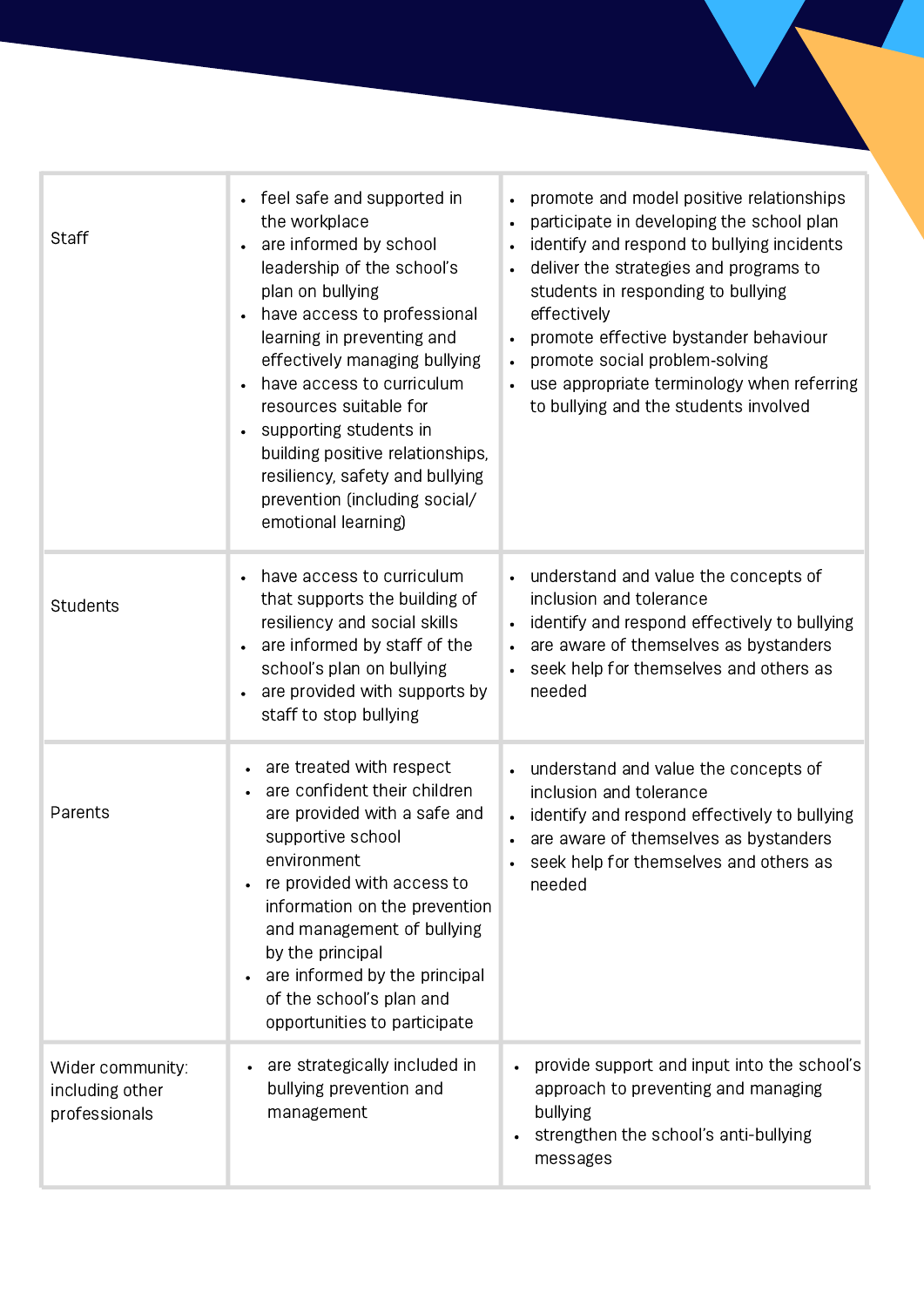# Whole School Prevention Strategies

- Positive Behaviour Support framework underpins student well-being and behavioural programs within the school
- Student Services is resourced with skilled staff to support teachers and students' wellbeing
- UR Strong social and emotional learning program will be delivered in Year 7 Health Education classes to build student capacity in managing friendship issues. Pre and post assessment data will be used to measure program effectiveness·
- Geraldton Senior High School will partner with families and external agencies, including Ngala, Headspace, CAMHS, GRAMS, Desert Blue Connect, Department Child Protection Family Services, 360 Health and Helping Minds to support student wellbeing
- Student Services will promote opportunities for students to lead programs which foster positive student relationships (e.g. Year 11 Buddy Program, Be a Buddy, Not a Bully, RUOK? Day)
- Refer to nationally recognized current initiatives to support resilience, mental, social and emotional health (BeYou) in school planning and program delivery

**This Preventing and Managing Bullying Plan will be reviewed in Term 4 of each school year** 

#### **Preventative classroom strategies include:**

- developing supportive and inclusive classroom environments;
- implementing teaching and classroom management strategies that teach and encourage positive behaviours, and address negative behaviours effectively
- implementing teaching and learning programs to develop positive communication, empathy, tolerance, assertiveness, social and coping skills
- promoting the use of cooperative learning strategies (small group learning)
- encouraging and support help-seeking and positive bystander behaviour
- using restorative justice approaches to resolve peer-based conflicts
- implementing strategies from resources such as Cyber Savvy and the Office of the eSafety Commissioner to promote cyber safety and positive digital citizenship.

#### **Playground strategies include:**

- coordinating a highly visible and active approach to playground supervision (duty staff are on time, mobile and visible)
- implementing identification of and supervision adjustments to high-risk situations and settings
- offering a range of organised activities during break times that encourage positive peer relations and networks
- recognising and reinforcing positive playground and pro-social behaviour
- developing and communicating whole-school processes for responding to playground issues.  $\bullet$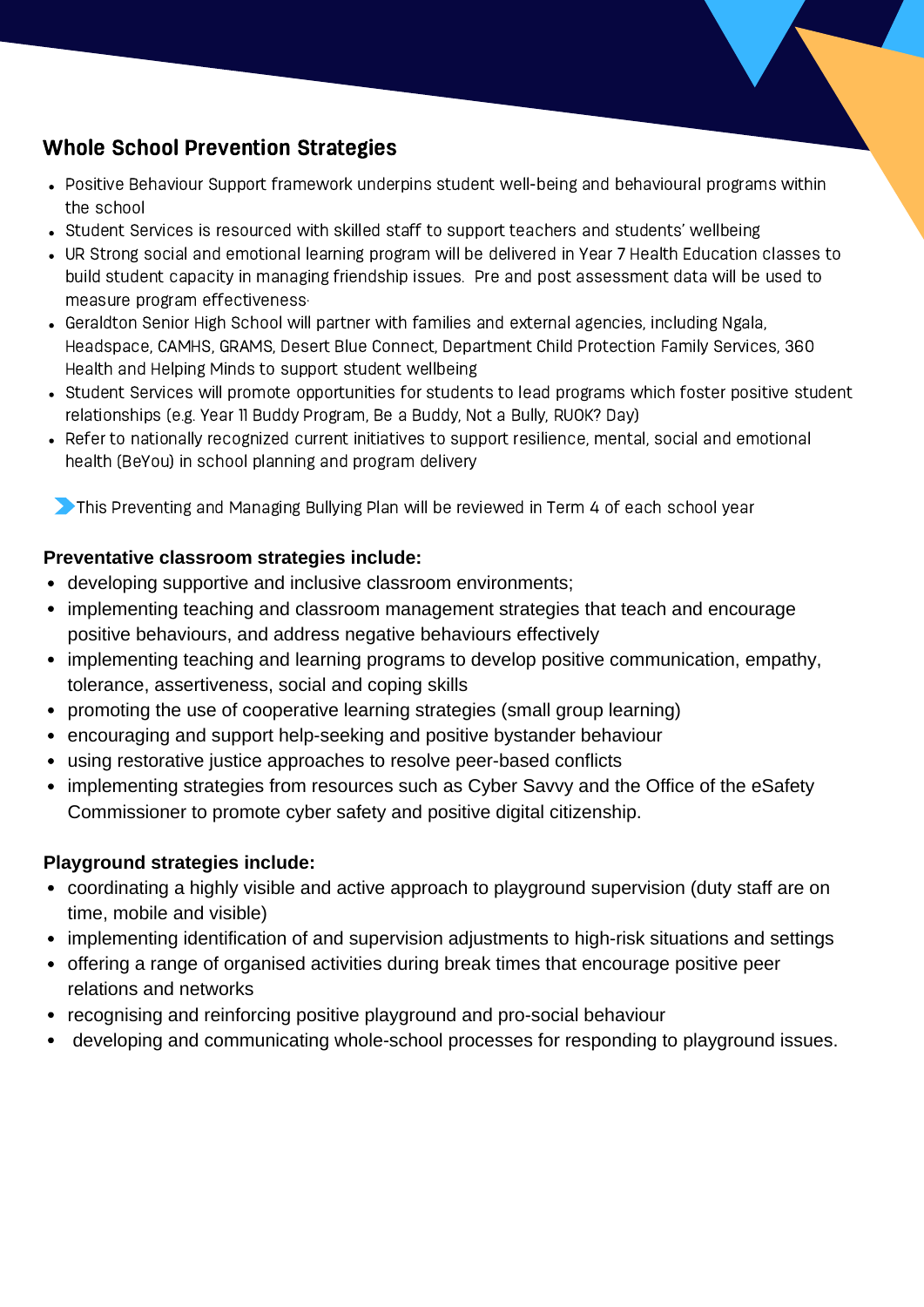# Targeted Early intervention Strategies

- All staff are provided with the "Bullying. No Way!" School response flow chart to support students who report bullying behaviour
- Targeted groups are supported with additional school resources, including Girls Academy/Clontarf Academy/ Student Services Team/ Special Education Needs Team
- Year Coordinators identify students at risk and engage strategies to support students
- Provide high supervision areas for students with higher support needs
- Safe zones are explicitly taught to students who require them and plans are established for students experiencing safety issues
- Students at risk of being targeted or those who demonstrate bullying behaviour are supported by specialist/pastoral care staff and through case-management
- Triple P Parenting course engages parents and community members

# Procedures and Actions to Respond to Bullying Behaviours

- All HOLAs and key student services staff have received restorative practice professional learning
- Information about responding to bullying and restorative practice are provided to staff during staff meetings as well as links to relevant resources
- The Parent Information Booklet provides parents with contact information for key staff and the school's plan for Preventing and Managing Bullying
- Parents and/or students are encouraged to contact the Form teacher or Year Coordinator to reporting incidents of bullying or when they become aware that a student needs support because of bullying
- Intervention practices that resolve conflicts, restore relationships, and promote tolerance and social problem‑solving are used for responding to bullying incidents
- When bullying behaviour is reported, staff will use a restorative approach to help all the students involved with the incident to understand what has caused the bullying, the effects on all students involved and how the relationship can be repaired
- Staff will record incidences of bullying on SIS. Follow-up with students involved are completed in a timely manner by either teaching staff, student services staff or the administration team
- Students who are being bullied are provided with support by staff to promote recovery and resilience access to Student Services and possible external agencies via referrals
- Case management, which includes the parent of students involved in persistent bullying is implemented

The School psychologist works with staff to implement whole-school approaches in preventing and managing bullying.

The Student Behaviour Plan and procedures will be applied in situations that have resulted in significant harm or where violence has occurred.

This Preventing and Managing Bullying Plan will be reviewed in Term 4 of each school year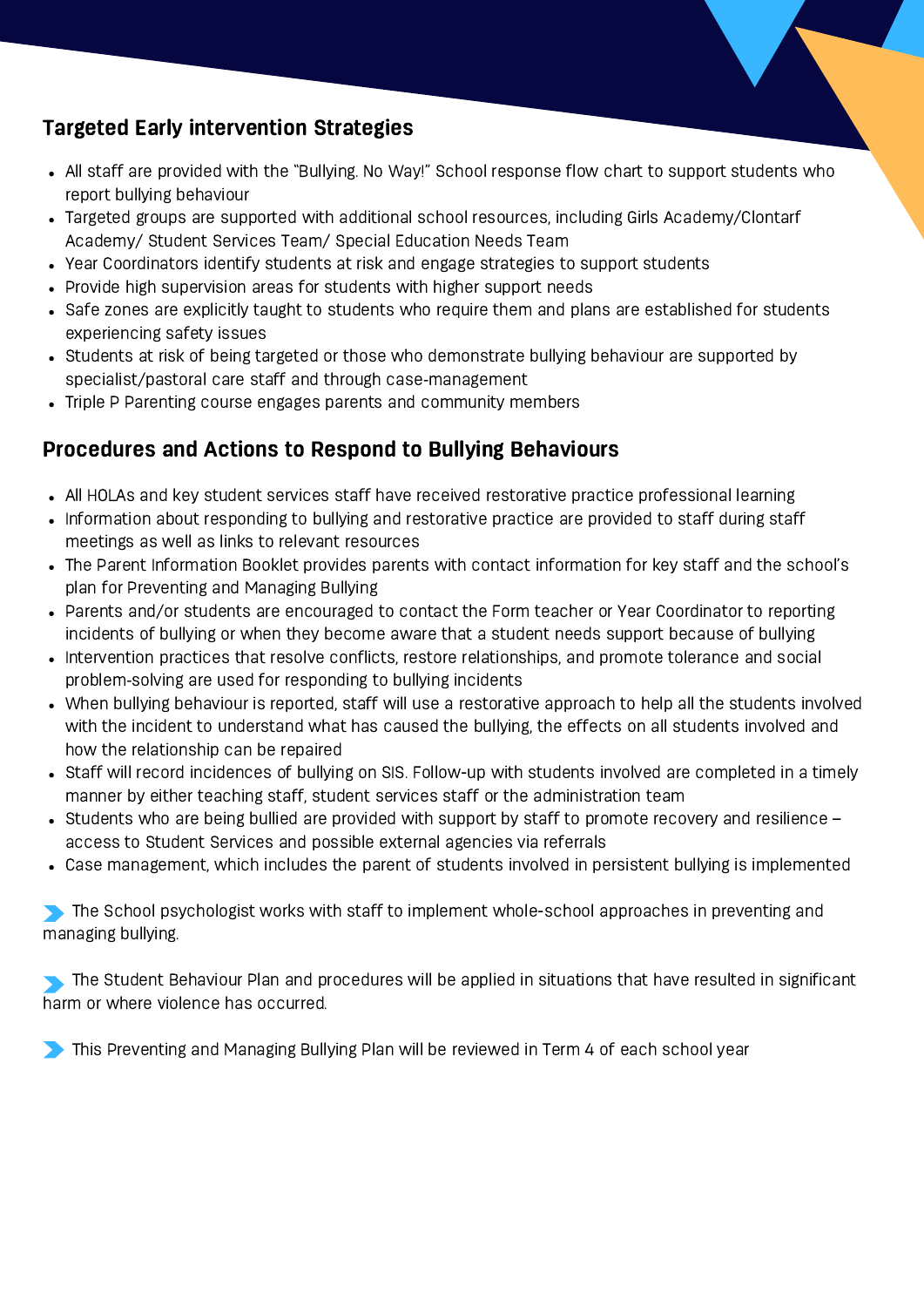# Resources

The following websites provide useful resources.

The Australian Student Wellbeing [Framework](https://studentwellbeinghub.edu.au/) and Hub promotes the collaborative development of policies to protect the safety and wellbeing of all students from violence, bullying and abuse.

- Resources for schools: primary and secondary
- Resources for parents: primary and secondary
- Resources for students: [primary](https://studentwellbeinghub.edu.au/students#step-2-primary) and [secondary](https://studentwellbeinghub.edu.au/students#step-2-secondary)

Be [You](https://beyou.edu.au/) is the national mental health initiative for educators in schools and early childhood centres.

- [Resources](https://beyou.edu.au/resources)
- Program [Directory](https://beyou.edu.au/resources/programs-directory)

[Bullying](https://bullyingnoway.gov.au/) No Way! provides practical information and resources to schools, families and students regarding bullying prevention, identification and response.

- [Resources](https://bullyingnoway.gov.au/YourRole/Pages/For-School-leaders.aspx) for school leaders
- [Resources](https://bullyingnoway.gov.au/TeachingAboutBullying) for teachers
- [Resources](https://bullyingnoway.gov.au/RespondingToBullying/Parents) for parents
- Resources for students: [primary](https://bullyingnoway.gov.au/forkids) and [secondary](https://bullyingnoway.gov.au/YourRole/ForTeens/Pages/default.aspx)

The Office of the eSafety [Commissioner](https://www.esafety.gov.au/) leads the online safety efforts across government, industry and the not-for profit community.

Cyber [Savvy](https://cybersavvy.telethonkids.org.au/) helps young people prevent and address problems associated with online behaviour, particularly image-sharing.



#### **For [teens](https://bullyingnoway.gov.au/Resources/FactSheets/Pages/For-students.aspx)**

Information and advice for teens who have been bullied, have bullied others, or have seen it happening.

Bullying No Way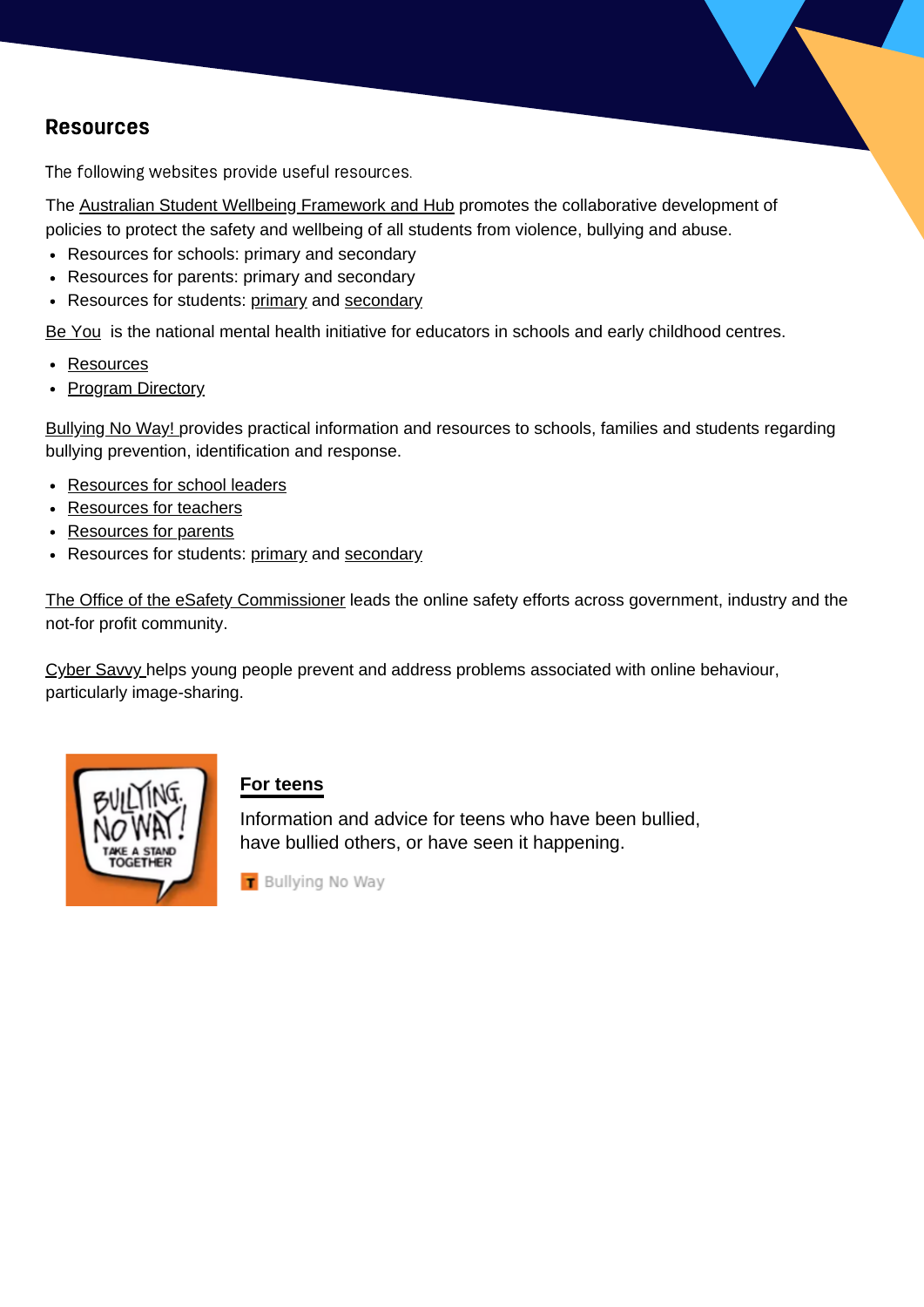# School Response Flow Chart: Student Bullying